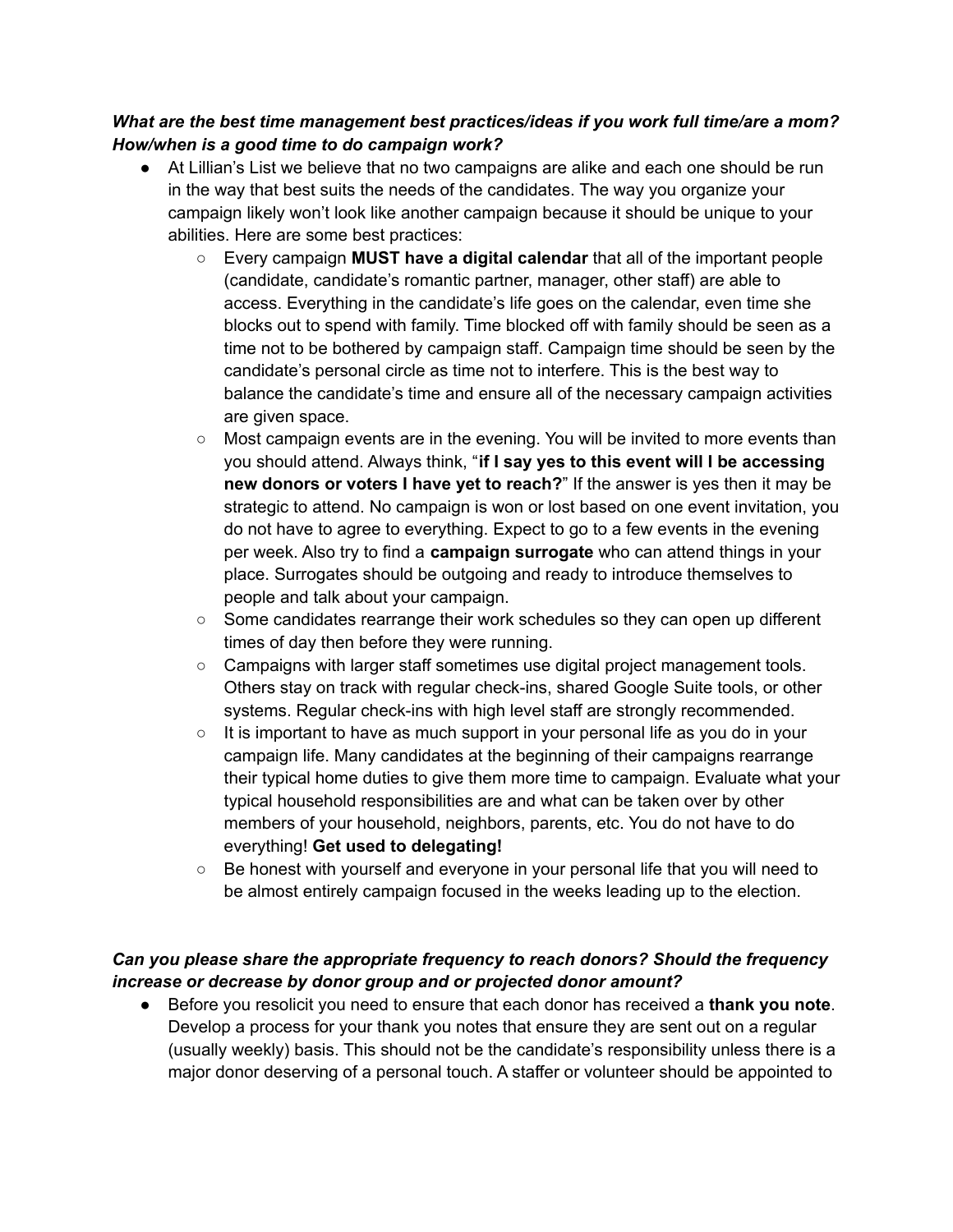run this process and ensure the candidate knows when she needs to reach out to thank someone.

- Every 4-6 weeks you should give your donors a new reason to donate. New events, new promotions, new data about why you can win, new needs to pay for on the campaign. When you have an organized calendar then you can begin planning these waves of outreach.
	- You may segment some of these asks to different groups or decide not to. It is good to evaluate your different donor circles when you're beginning a new ask and see if it is a compelling message. Expect trial and error!
- Pay attention to other campaigns or charities and the different reasons they give for why they are asking for donations. This will help you come up with new ideas.
- This strategizing should be encapsulated in your campaign plan. This strategizing should be developed with the candidate, manager, and/or fundraising chair or advisor. After the plans are in place campaign staff should follow through on the place and advise the candidate on how they need her to ask for donations. The candidate is not responsible for enacting every aspect of the fundraising strategy.

## *When asking for a donation, do you actually ask for a specific amount?*

- Yes, always!
- **It is the staffs' responsibility to prepare call time for the candidate.** Her staff should gather lists, do donor research, prepare scripts, etc and all the candidate should ideally do is walk in and start calls.
- Call list should be prepared with the donor's history and a dollar amount the candidate should ask for. The candidate should not be pulling dollar amounts out of the air mid-call.

## *How do we deal with the possibility/risk of burning bridges? How you make sure that the pressure, long hours, and the stress of a campaign does not jeopardize your relationships with your close ones (kitchen cabinet)?*

- It's tough, campaigns can be stressful. It's important to remember that a lot of your help is volunteer and volunteers tend not to or don't always prioritize their volunteer work. That is not necessarily a bad thing! It is important to treat your campaign like a workplace even if it is being run out of your home. It should be a professional operation which may require you to compartmentalize your relationships with the people on your team. You need to set clear expectations with your staff, provide guidance and room for improvement, establish chains of command, and meet people where they are.
	- $\circ$  If someone has dropped the ball and needs to be spoken with, approach it like you would a conversation in your workplace, even if that person is a close friend.
- When it comes to your personal circle we always advise you to trust your instincts with how best to communicate with them. You are also not required to have everyone in your life needs to be on your Kitchen Cabinet. That should only be people who will 1) be helpful and 2) have the capacity to be helpful. Try accessing someone's capacity before you assign them a volunteer role.
- Lastly, it is safe to expect there will be ups and downs with your relationships to the people helping you run. Anecdotally, it is pretty common and campaigns are high stakes.